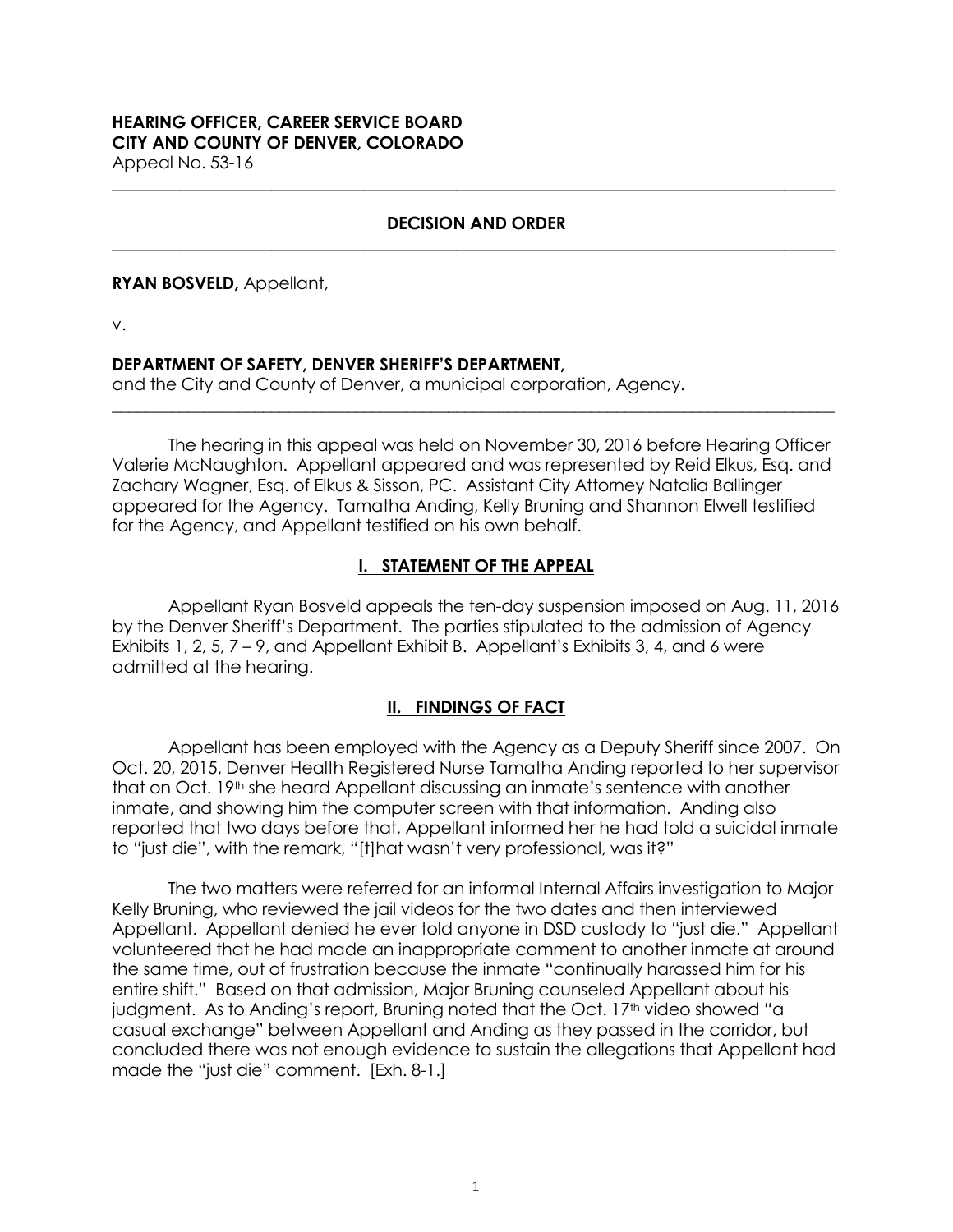Major Bruning next asked Appellant if he had shown and discussed confidential prisoner information with another inmate. Appellant admitted he has sometimes looked up inmate information on TAG to answer inmate questions. Major Bruning sustained that allegation, and instructed Appellant never to allow inmates to view anything in TAG other than booking information. Major Bruning documented the discussion in a memorandum as a disciplinary action for recording in Appellant's annual evaluation, known as a Performance Enhancement Program Report (PEPR). Both parties signed the memo on Jan. 13, 2016. [Exh. 8.]

On April 19, 2016, Tamatha Anding was interviewed by an Internal Affairs investigator regarding her Oct. 20<sup>th</sup> note to her supervisor. Anding told the investigator she was the charge nurse who supervised the nurses in 3 Medical. [Exh. 6-5.] On Oct. 17, 2015, Anding heard something as she was "starting to walk around the corner" into the psychiatric housing corridor with four cells for inmates classified as at risk of suicide. "[Appellant] sees me and he kind of starts giggling and he said, '[w]ell, that wasn't very professional, was it?'" When she asked what wasn't, he replied, "the inmate asked me what he should do ... I told him 'just die'. ... And I said, 'no, not really.'" She told the investigator she was concerned because "whether [the inmates] heard it or not, it was just not professional." When asked if she thought an inmate may have heard the comment, she replied, "[m]ay have." [Exh. 6-17, 6-18.] After the investigator played the jail video of the corridor's north view, Anding stated that Appellant made these remarks at 11:12:53. [Exhs. 6-21; 7-4.]

About a week later, the same investigator interviewed Deputy Bosveld under a Garrity advisement<sup>1</sup>. Appellant was informed that the case had been changed to a formal investigation on Feb. 5, 2016 at the request of the Office of Independent Monitor (OIM). Appellant stated that the previous investigator, Sgt. Lightner, had already informed him of that fact. [Exh. 3-5.] When asked if he told an inmate to just die, Appellant stated it was "highly unlikely", since "[i]t's not in my personality to do that." [Exh. 3-6.] Appellant told the investigator that since he had been removed from 3 Medical about the same time, he assumed his removal was based on an incident with an inmate who had been harassing him during his shift by repeatedly saying, "go fuck yourself." Appellant said he "just snapped" and replied, "I'd rather fuck your mother." [Exh. 3-7, 3-28, 3-29.] Appellant also admitted he had allowed an inmate to look at a computer screen showing a County Court jail sentence on Oct. 19<sup>th</sup>, and said he did so because two inmates were discussing the maximum sentence for County Jail. [Exh. 3-21, 3-22.] When first asked about this incident, Appellant said he held his hand over the demographic information on the screen before showing the inmate. After the video was played, he admitted he had not. "I thought I covered [the identifying information] up." [Exhs. 3-23; 9- 2.]

After further management review of the incidents, Appellant was notified that discipline was being contemplated based on three allegations: the Oct. 17<sup>th</sup> "just die" comment, the Oct. 19<sup>th</sup> sharing of confidential sentencing information with an inmate, and Appellant's admission that he had told an inmate, "I'd rather fuck your mother." These were alleged to violate the rules against neglect of duty, carelessness, and

÷.

<sup>1</sup> A Garrity advisement informs employees being interviewed in internal or administrative investigations that they need not answer questions if their answers may tend to implicate them in a crime. Garrity v. New Jersey, 385 US. 493 (1967).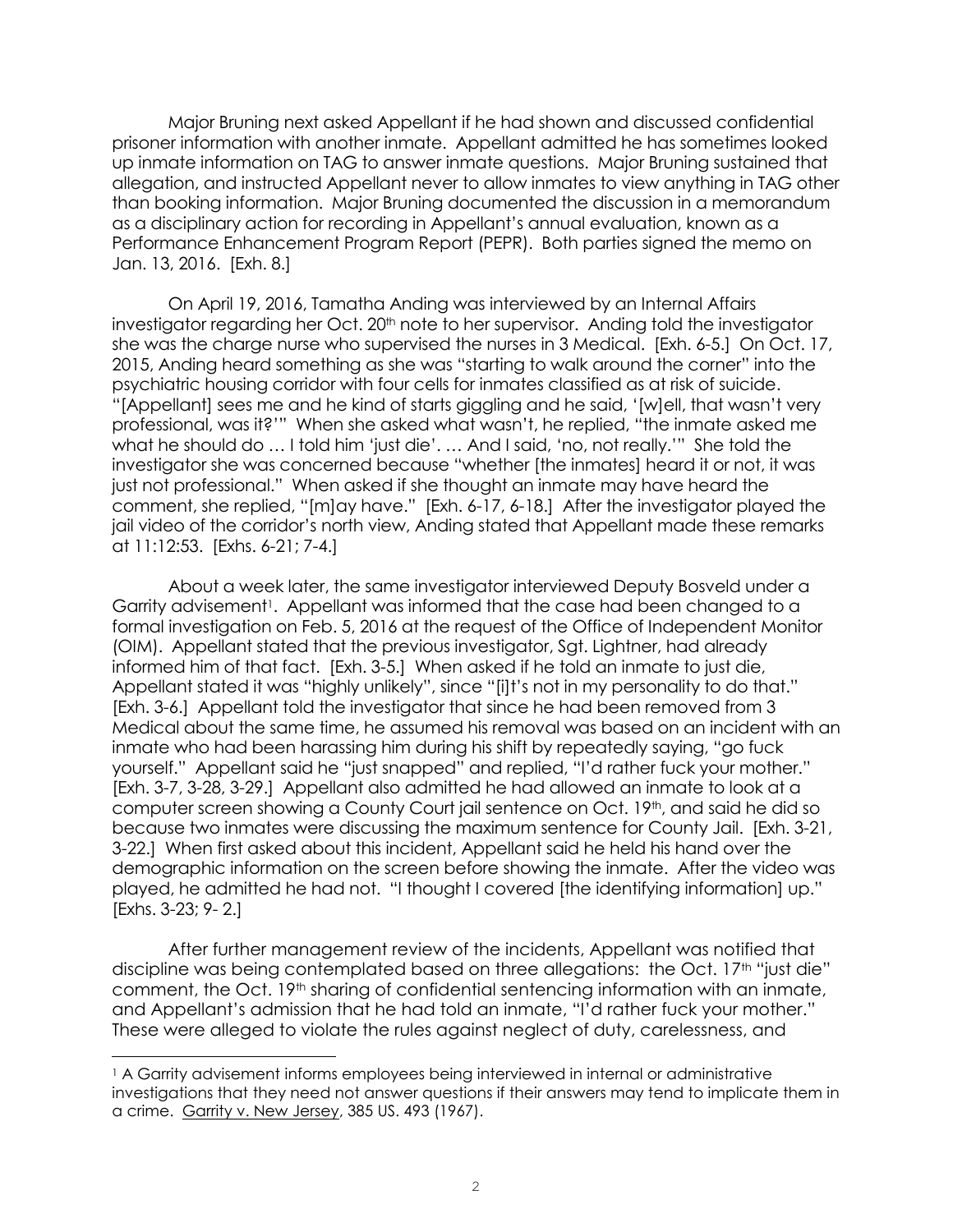failure to maintain satisfactory work relationships. The letter also alleged violations of departmental rules regarding discourtesy, prohibited discussions with prisoners, and the handling of mentally ill inmates. [Exh. 1.]

At the contemplation of discipline meeting on July 21, 2016, Appellant presented the Jan. 13, 2016 discipline memo from Major Bruning, which sustained the confidentiality allegation, but rejected the "just die" charge. Appellant's representative argued that Appellant should not be in jeopardy or punished twice for the same conduct. Appellant again stated that he would not have said "just die" to an inmate because it is not in his personality. [Exh. 4..]

After reviewing the entire investigative file, Civilian Review Administrator Shannon Elwell found that Appellant did tell a suicidal inmate to "just die", most probably the inmate in cell 116, although she noted any inmate in the vicinity would be on suicide watch. The other allegations in the contemplation letter were removed from the discipline letter. Elwell determined that the proven allegation constituted neglect of Appellant's duty to be courteous to inmates, in violation of CSR § 16-60 A<sup>2</sup> and departmental regulation RR-200.24. Elwell found the same conduct was also neglect of his duty to take reasonable precautions in handling mentally ill inmates, in violation of CSR § 16-60 A and departmental regulation RR-400.9. After determining that neither aggravation nor mitigation was appropriate, the Agency imposed the presumptive penalty of two days for the first violation, and ten days for the second. The penalties were run concurrently based on the fact that they arose out of the same incident. [Exh. 2-9.]

## **III. ANALYSIS**

The Agency bears the burden to establish the asserted violations of the Career Service Rules by a preponderance of the evidence, and to show that a ten-day suspension was within the range of discipline that can be imposed by a reasonable administrator under the circumstances. Department of Institutions v. Kinchen, 886 P.2d 700 (Colo. 1994).

A violation of CSR § 16-60 A, neglect of duty, requires proof of a failure to perform a known duty; here, the duty to treat inmates with courtesy under RR-200.24. The Agency based this determination on its finding that Appellant told a suicidal inmate to "just die". The same facts are the basis for the finding that Appellant failed to take reasonable precautions with mentally ill inmates, as required by RR-400.9.

The evidence on the sole factual issue is disputed. Nurse Anding did not hear Appellant say those words to an inmate. She testified that Appellant told her he said them when they passed in the hallway. A week after this occurred, Appellant was removed from the unit, an action Appellant attributed to his admittedly inappropriate comment to an inmate about the inmate's mother. Appellant first learned of this allegation in January, 2016, upon returning to work after the birth of his second daughter. [Appellant, 1:09 pm.] At that time, Appellant denied he ever said those

÷.

 $2 \text{ CSR Rule 16}$  was amended on Feb. 12, 2016. Since the events upon which the discipline was based occurred on Oct. 17, 2015, the former version of Rule 16 is applicable in this appeal. Am. Comp. Ins. Co. v. McBride, 107 P.3d 973, 977 (Colo.App.2004.)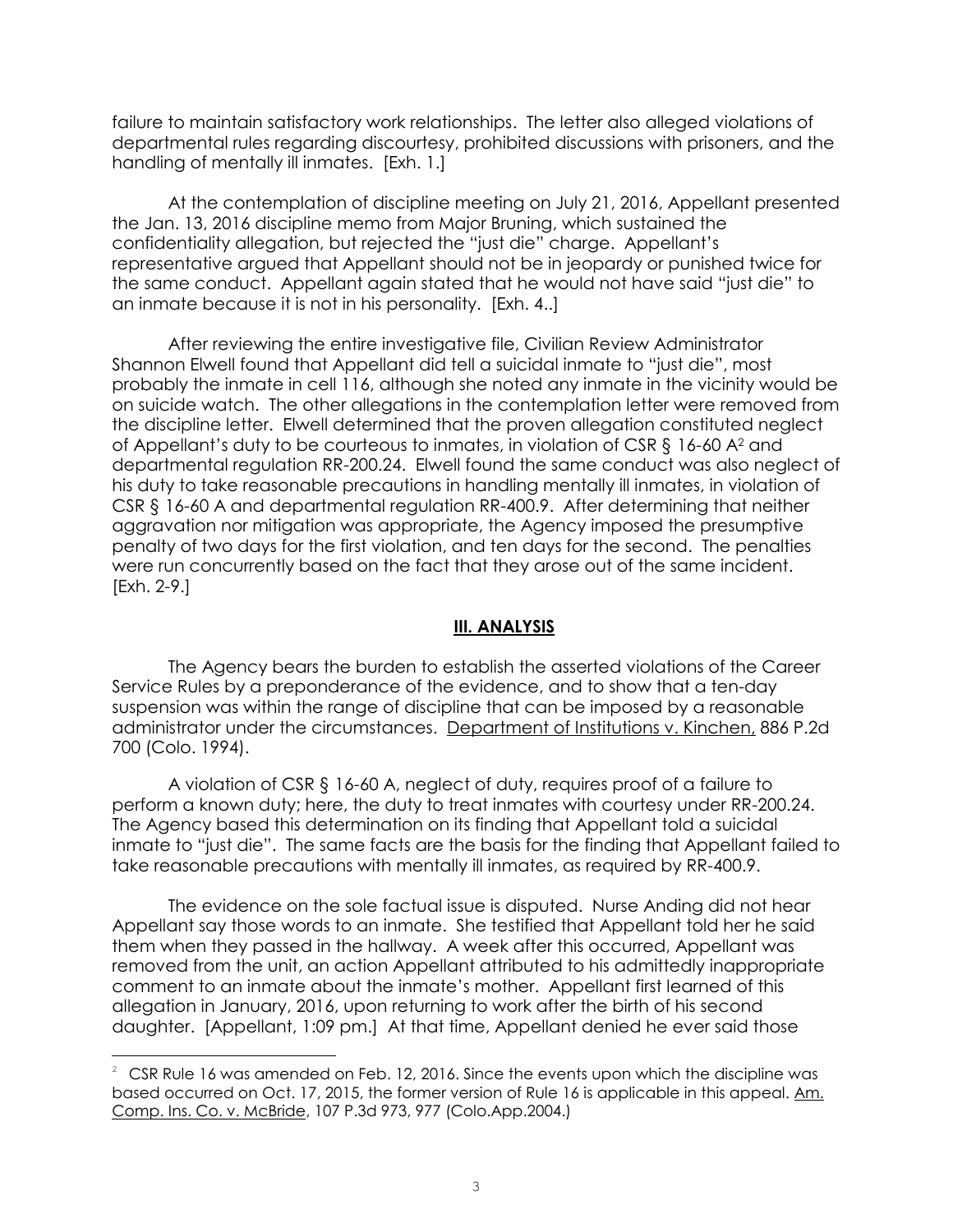words to an inmate, and added that it would not be in his character. [Exh. 3-32.] The fact that there were three months of significant intervening events makes his lack of memory about a short exchange with Nurse Anding believable.

Civilian Review Administrator Shannon Elwell found RN Anding more credible than Appellant on the basis that Anding made two allegations against Appellant: the 'just die" comment, and the TAG violation. Elwell concluded that Anding would have no motive to lie as to one charge and tell the truth about the other. That is equally true of Appellant: he denied one inappropriate comment, admitted another, and volunteered a third. Elwell also reasoned that Anding had no motive to lie based on her expressed reluctance to report Appellant's acts, doing so only after witnessing the second event. While Anding hesitated to report the first event, she overcame her doubts three days later after witnessing Appellant showing a sentencing screen to an inmate. Anding testified that she has worked with Appellant since this series of events, and had experienced no negative reaction from him.

In any event, it is not Anding's credibility that is at issue. I find based on the video evidence summarized below that Anding truthfully reported Appellant's statement to her. However, the issue is not whether Appellant said "just die" to Anding, it is whether he said those words to a suicidal inmate. The jail videos provide the most reliable evidence on that issue. Cells 116 to 119 run south to north on the west side of the 3 Medical psychiatric hallway. They are all fitted with cameras showing the cell interiors. As detailed below, I can detect no signs from either the cell or hallway videos that Appellant spoke to any of the four inmates.

Cell 116 is located on the south end of the corridor. The video of that cell shows the back of a naked inmate crouched on the floor in front of his open door flap. The inmate gestured with his hand five times during the one-minute video. [Exh. 7-5.] The first time was at 11:12:38, as the video begins. At that precise time, another video shows Appellant walking by and looking into cell 118, six steps to the north of cell 117, and two cells away from 116. [Exh. 7-7.] Nurse Anding was not visible in the video of the intersecting hall to the west until five seconds after that time. [Exh. 7-6.] At the pace she was walking, Anding would have been a full ten steps away from the corner when Appellant was in front of cell 118. There is no evidence that what Anding heard was Appellant's voice, and there is some evidence that the noise level in this corridor was loud on most days. [Appellant, 1:08 pm.]

At 11:12:48, when the prisoner in 116 next raised his hand, Appellant was passing Nurse Anding at the other end of the hall. [Exh. 7-4.] The inmate seemed most animated between 11:13:00 and 11:13:28, changing his position and holding his left hand up three more times. At 11:13:00, the start of that animated period, Appellant was turning left at the far end of the corridor, around the same corner from which Anding had come. No one else was in the long hallway at the time. The inmate had apparently been talking to himself. The video evidence shows that Appellant was not within speaking distance of the inmate in 116 at the time Nurse Anding heard something.

The other cell videos confirm this timeline. As found above, Appellant was two cells to the north of 116 by the start of that cell's video. [Exh. 7-5, 7-7.] At 11:12:35, Appellant walked past 117 without any sign of talking to the inmate sitting on the bunk.